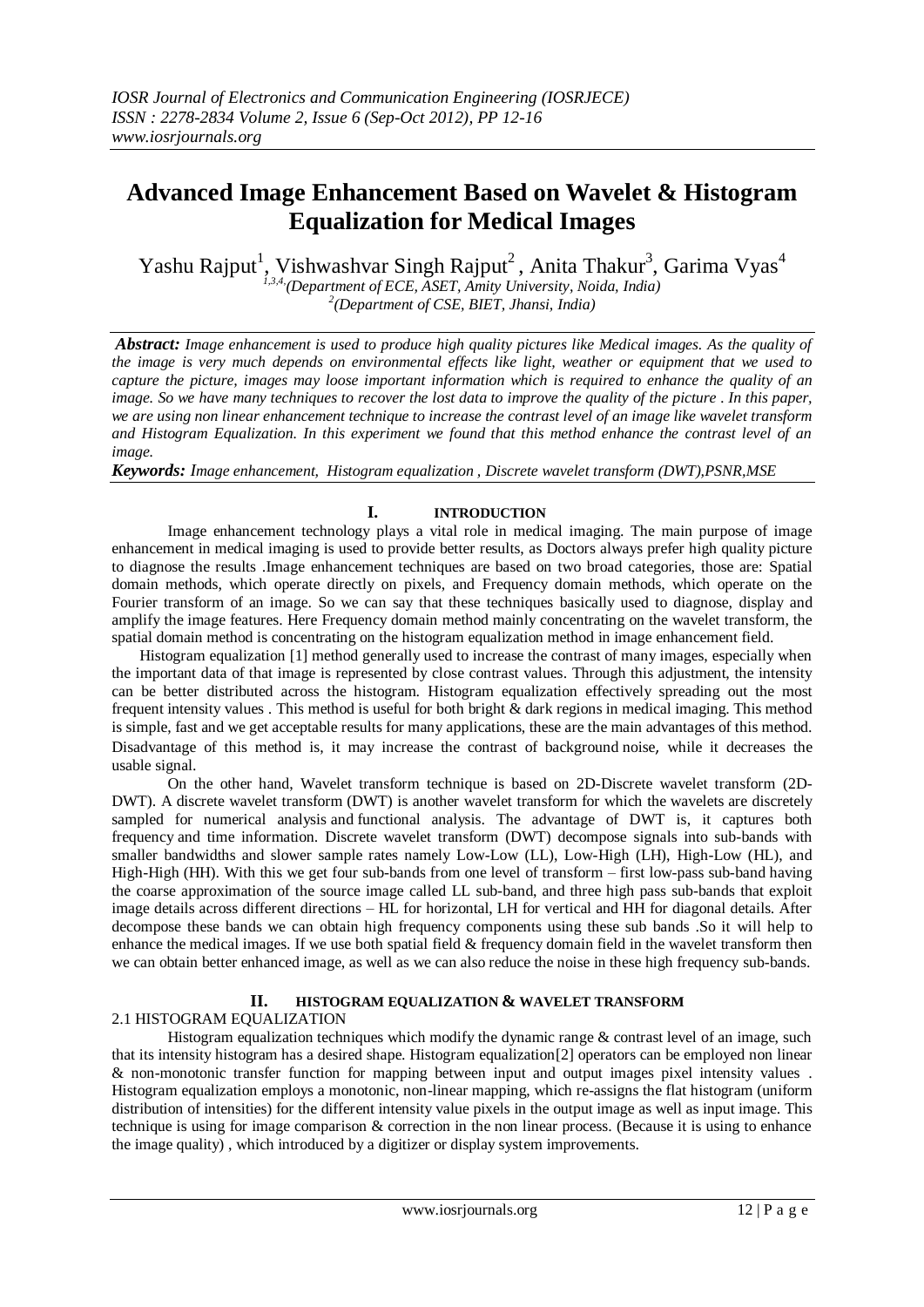

Figure .1 Basic steps to calculate the histogram of an image

If we transform the input image to get  $s = T(r)$ 

Here  $p_s$  and  $p_r$  represents the probability density function of s and r respectively then  $p_s$  can be represented by a simple formula

$$
p_s(s) = p_r(r) \frac{dr}{ds} \tag{1}
$$

where  $r = T^{\prime}(s)$ . Consider the transformation

$$
s = T(r) = \int_0^r p_{r(w)} dw \tag{2}
$$

Given a transformation function  $T(r)$  we can get  $p_s$  so that  $p_s(s)$  follows almost uniform distribution which results in histogram equalized image.

Histogram equalization increases the intensity values up to its dynamic range as well as it flatten the histogram. In many images we found the satisfactory result using histogram equalization technique but sometimes it over enhance the image due to its global treatment

#### 2.2 WAVELET TRANSFORM

Wavelet transform [3][4] is capable of providing the time and frequency information simultaneously. The frequency and time information of a signal .But sometimes we cannot know what spectral component exists at any given time instant. The best we can do is to investigate that what spectral components exist at any given interval of time.

Higher frequencies are better resolved in time, and lower frequencies are better resolved in frequency. This means that, a certain high frequency component can be located better in time (with less relative error) than a low frequency component & low frequency component can be located better in frequency compared to high frequency component.

#### 2.2.1 THE DISCRETE WAVELET TRANSFORM (DWT)

The discrete wavelet transform (DWT) [5]is an implementation of the wavelet transform using a discrete set of the wavelet scales for [numerical analysis](http://en.wikipedia.org/wiki/Numerical_analysis) and [functional analysis.](http://en.wikipedia.org/wiki/Functional_analysis) A time-scale representation of a digital signal is obtained using digital filtering techniques. In the discrete wavelet transform, filters of different cut-off frequencies are used to analyze the signal at different scales. If the [wavelets](http://en.wikipedia.org/wiki/Wavelet) are discretely sampled, the resultant coefficients are called as discrete wavelet transform (DWT)[6].

$$
f[n] = \frac{1}{\sqrt{M}} \sum_{k} W_{\varphi}[j_0, k] \varphi j_{0,k}[n] + \frac{1}{\sqrt{M}} \sum_{j=j_0}^{\infty} \sum_{k} W_{\Psi}[j, k] \Psi_{j,k}[n]
$$
(3)

We can simply take the inner product to obtain the wavelet coefficients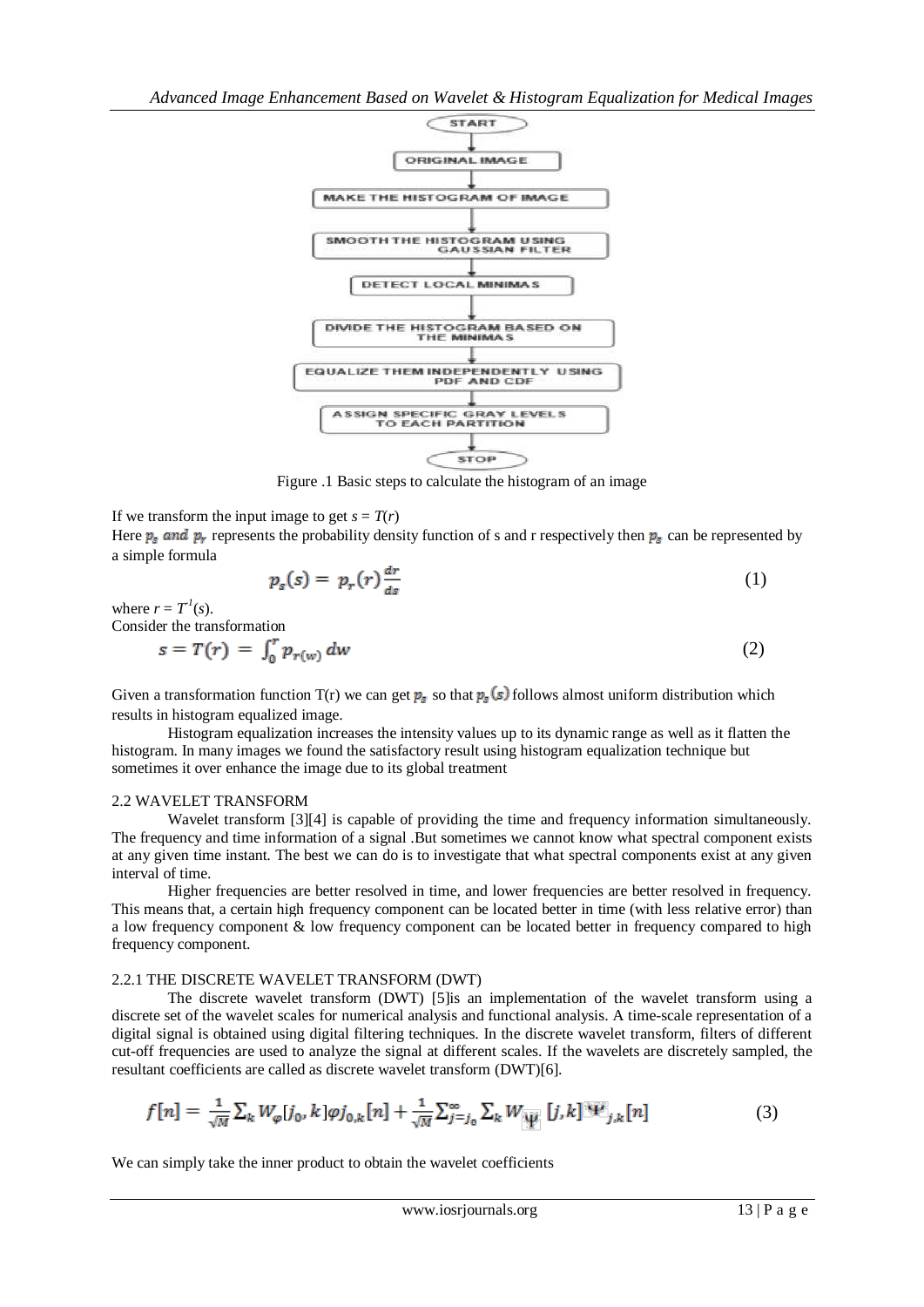*Advanced Image Enhancement Based on Wavelet & Histogram Equalization for Medical Images*

$$
W_{\varphi}[j_0, k] = \frac{1}{\sqrt{M}} \sum_{n} f[n] \varphi_{j_0, k}[n]
$$
\n
$$
\tag{4}
$$

$$
W_{\Psi}[j,k] = \frac{1}{\sqrt{M}} \sum_{n} f[n] \Psi_{j,k}[n] \qquad j \ge j_0 \tag{5}
$$

The signal is computed by a series of high pass filters  $\&$  a series of low pass filters to analyze the high frequencies & the low frequencies of the discrete time domain signal, which is shown in figure-2. This is called the Mallat algorithm or Mallat-tree decomposition[7].



Figure.2 Three- level wavelet decomposition tree

In the figure.2, the signal is denoted by the sequence  $x[n]$ , where n is an integer. The low pass filter is denoted by G0 while the high pass filter is denoted by H0. At each level, the high pass filter produces detail information, d[n], while the low pass filter associated with scaling function produces coarse approximations,  $a[n]$ .

This decomposition is repeated to further increase the frequency resolution and the approximation coefficients decomposed with high and low pass filters and then down-sampled. This is represented as a binary decomposition tree with nodes representing a sub-space with different time-frequency localization. The tree is known as a [filter bank](http://en.wikipedia.org/wiki/Filter_bank) .

### **III . Measurement Parameters (Mse & Psnr)**

#### 3.1 MSE

The average squared difference between the reference signal and distorted signal is called as the Mean squared error. It can be easily calculated by adding up the squared difference of pixel by pixel and dividing by the total pixel count [8].

Let mxn is a noise free monochrome image I, and K is defined as the noisy approximation. Then the mean square error between these two signals is defined as:

$$
\text{MSE} = \frac{1}{m \times n} \sum_{i=0}^{m-1} \sum_{j=0}^{n-1} \left[ I(i,j) - K(i,j) \right]^2 \tag{6}
$$

3.2 PSNR

The ratio between the reference signal and the distortion signal of an image is called as the peak signal to noise ratio, given in decibels. In general, a higher PSNR value should correlate to a higher quality image.

So PSNR is defined as:

$$
PSNR = 10 \log_{10} \frac{L^2}{MSE} \tag{7}
$$

Here L reflects the the maximum possible pixel value of the image .If the K channel is encoded with a depth of 8-bit, then  $L = 2^8 - 1 = 255$ . PSNR is usually expressed in terms of the decibels scale .If a signal to noise ratio is high then the mean square error will be minimum.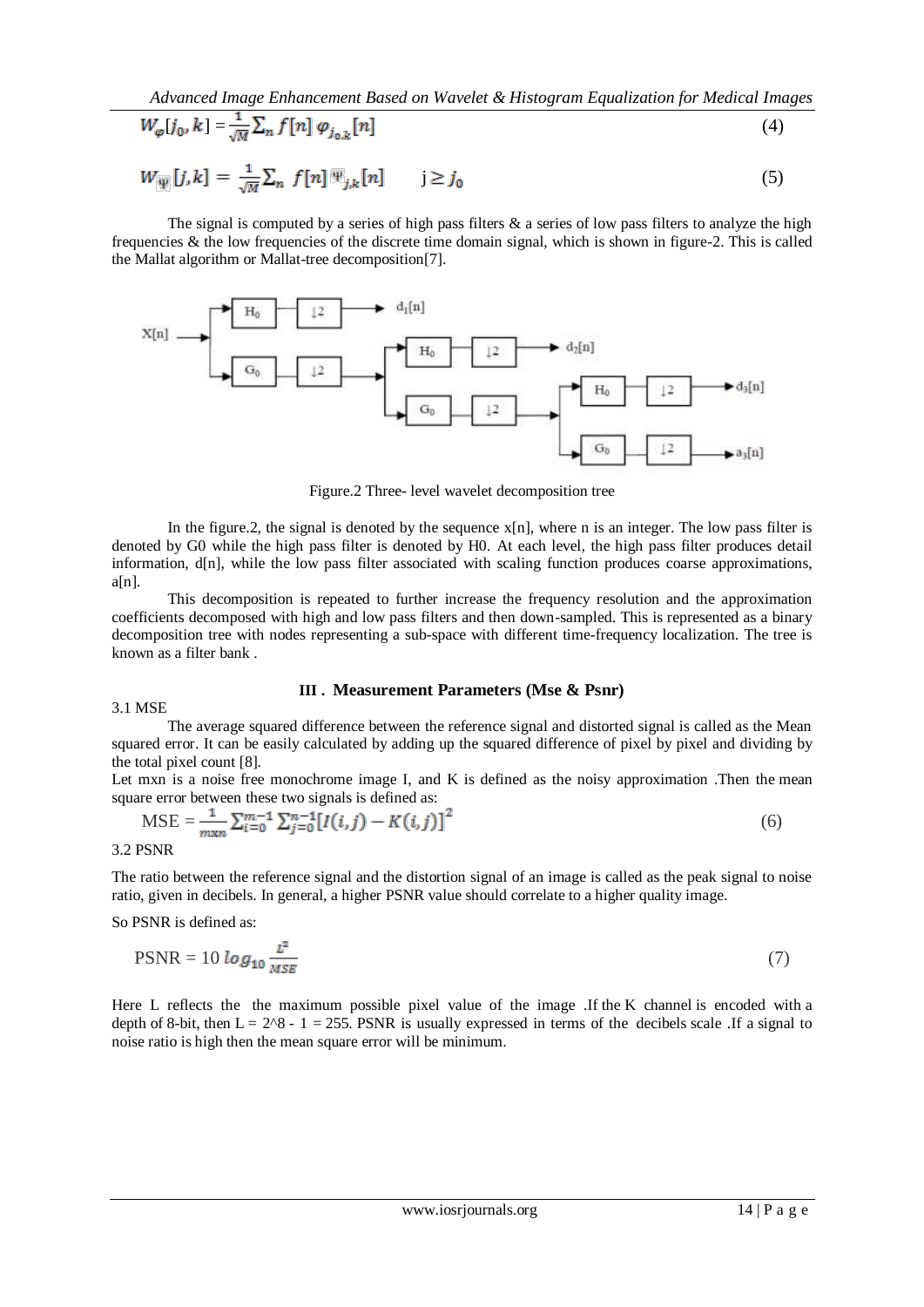

Figure.3 original image



Figure.4 Enhanced image with histogram equalization



Figure.5 Enhanced image with DWT



Figure.6 Enhanced image with preprocessed histogram equalization

| Image<br>(BMP images)   | <b>Technique name</b>  | <b>MSE(For Recovered</b><br>Enhancement) | <b>PSNR(dB)(For Recovered</b><br>Enhancement) |
|-------------------------|------------------------|------------------------------------------|-----------------------------------------------|
| Hand. Jpg<br>(469x700)  | Histogram equalization | $5.4342e+003$                            | 9.6665                                        |
|                         | <b>DWT</b>             | 3.2720                                   | 41.8697                                       |
|                         | preprocessed histogram | 8.3631e-005                              | 87.7942                                       |
| Legs. bmp<br>(338x278)  | Histogram equalization | $1.9219e+003$                            | 14.1806                                       |
|                         | <b>DWT</b>             | 38.2930                                  | 31.1866                                       |
|                         | preprocessed histogram | 4.7692e-005                              | 90.2334                                       |
| Teeth. Bmp<br>(275x183) | Histogram equalization | $3.2144e+003$                            | 11.9469                                       |
|                         | <b>DWT</b>             | 18.2275                                  | 34.4106                                       |
|                         | preprocessed histogram | 2.6123e-005                              | 92.8476                                       |

TABLE .1 Comparisons based on MSE & PSNR